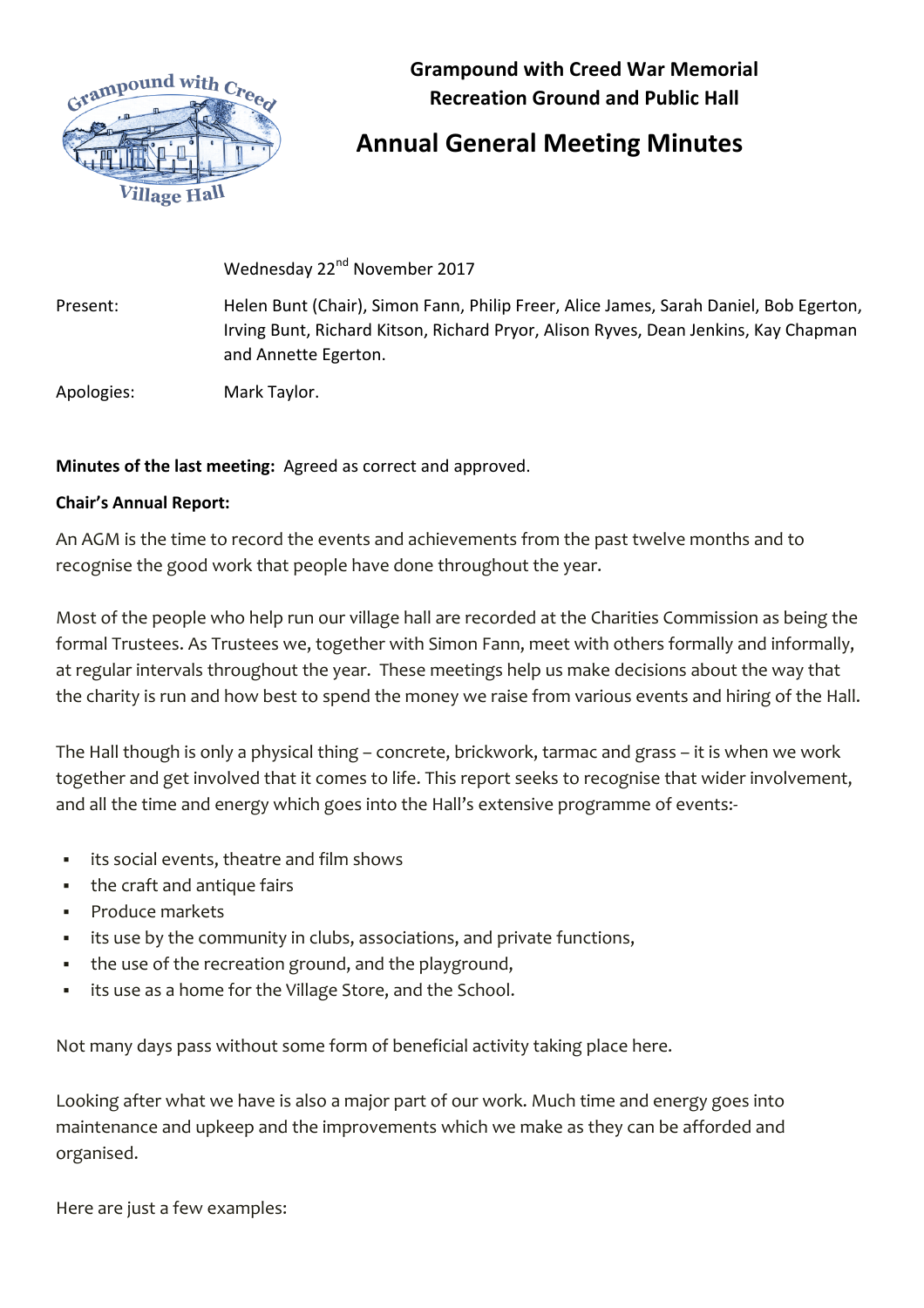- The water heating tank and associated pumps and parts gave in to rust during last winter and had to be totally replaced – this was unexpected expenditure, but together with the new boiler has helped to provide more efficient services to the building.
- We have raised funds to enable replacement of the main hall lights with cost saving and efficient LED panels. We aim to continue upgrading the entire lighting system in the coming year as well as updating some of the kitchen equipment.
- Play equipment and the playground is checked monthly for safety issues and all necessary repairs have been carried out.
- Volunteers spent a busy Saturday morning this spring planting hundreds of saplings around the perimeter of the Ham Field, and I am happy to report that most of them are growing well.

As the hall ages we are learning about what it takes to ensure we are providing a safe and compliant environment for all our users.

In summary I believe that the past year has been an exceptionally busy and successful one. In closing, I wish to record my thanks to the Management Committee and a small but dedicated number of volunteers who have, between them, helped with maintenance issues, kept the grass cut, baked some lovely cakes and helped to run events. Helen Bunt Chair of Management Committee, and Trustee.

No questions followed.

## **Treasurer's Annual Report**

A copy of the accounts which have been audited by Geoff Hodgon was circulated and a written report is copied below:

The year has been a good one for our trading. For the first time in many years, I am able to report that we have made a reasonable profit of £6,364.47.

This has been achieved by a good increase in Events Profits (Craft and Antiques Fairs), a recovery in Show Profits and a steady increase for the Film Club where £1283.90 represents a full year's income. Expenses on the other hand have been well controlled with only insurances showing a modest increase. The main element of expense reduction is in Hall Maintenance.

Most of our actual spend has been renewing or replacing capital items  $-$  the boiler and lighting in particular represent a spend of £14.5k. "Furnishing" Ham Field has also been completed this year. In total we have spent £23k on Capital items. This figure has been offset somewhat by grants received from Cornwall Council and Airvolution (Wind Turbines).

It was decided earlier in the year to try to maintain a £30k reserve for emergency capital expenditure and so I have been able to release some funds into the profit and loss to offset some of the capital purchases mentioned above.

Although trading was good, we own over £1m of fixed assets, which exacts a heavy cost in depreciation  $(f.31k$  this year). After including grants, the maintenance fund release and depreciation, we have slipped into an overall £3.8k deficit for the year. I do not wish to be negative about this figure but it emphasises that we are not generating sufficient funds to cover the necessary replacements of large capital assets  $$ these can only be funded from grants or other special fundraising.

The bank balance has dropped further this year. The notes on the reverse of the accounts show why but it is mostly down to the assets purchased being greater than the grants received during the year.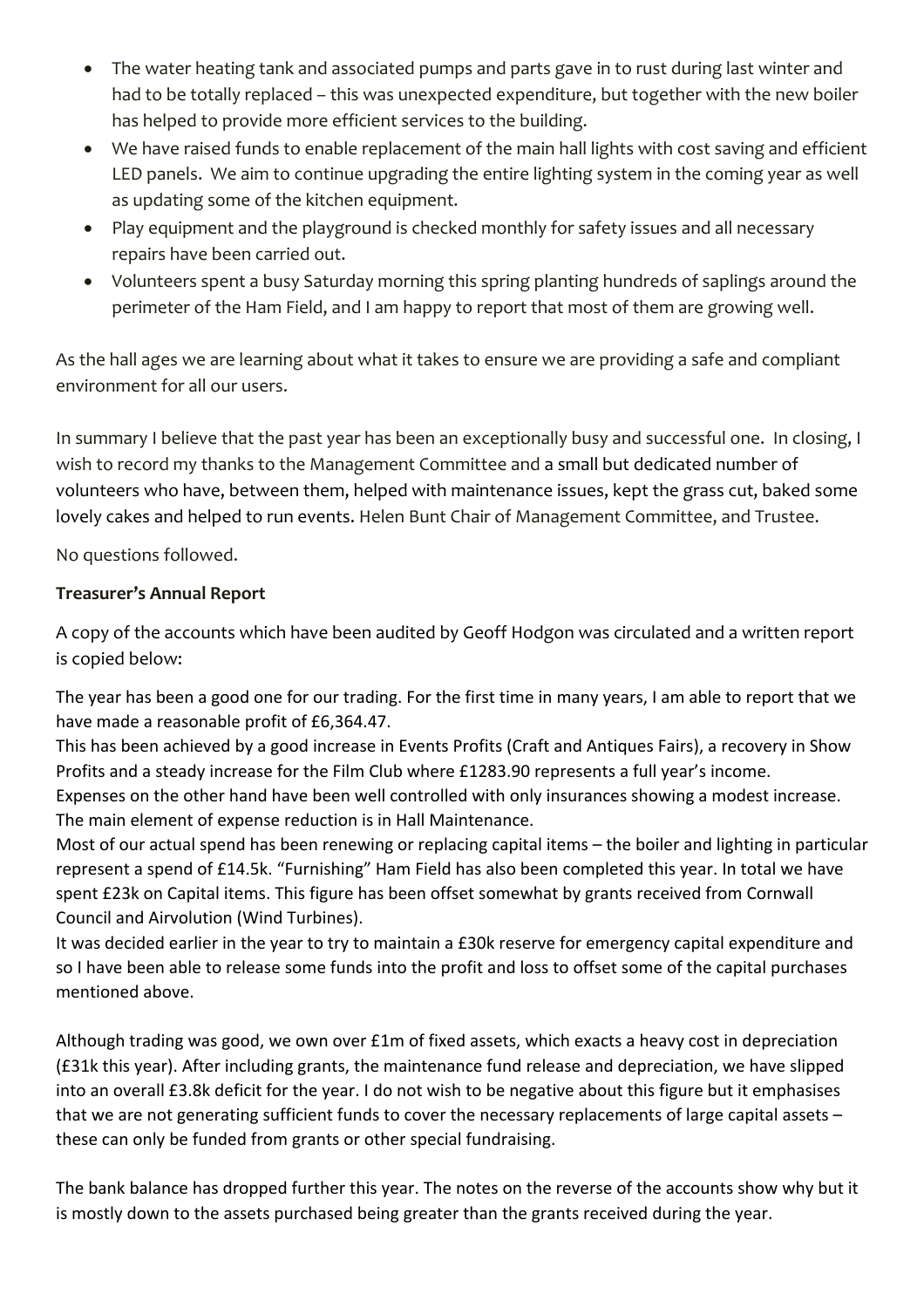I remain optimistic. Trading continues well and we have already had a record breaking Craft Fair since the year end, so I'm hopeful that the good year we have had in 2016/17 can be continued. Mark Taylor, Treasurer.

Alice James asked when the accounts year ended and was informed it is the 30<sup>th</sup> September. Sarah Daniel questioned the figures for the 100 club which has since been responded to by Mark Taylor see end of minutes. Simon Fann agreed with the Treasurer regarding planning for maintenance and as an example said that the raked seating was one of the hall's greatest assets for attracting shows but is showing signs of age and so may need addressing in the future. Alice James noted that the number of Friends of the Hall seemed to be dropping and Richard Kitson and Helen Bunt said it was something to look at in the new year.

**Hall Annual Report:** Simon Fann reported that the recent craft fair broke all records and its success was down to Alison Ryves and Richard Pryor ensuring its products are Cornish and the Produce Market is now being run by the Carnival Committee. Widespread marketing is essential for the success of the events in the hall and predominantly he uses Facebook, flyers, village store, notices, radio and email lists to get word around. He listed the packed programme of events over the past year giving attendance figures which were mostly good with a few exceptions. In the coming year he said the priorities were to upgrade the kitchen facilities, some repainting, continue the upgrade of the lighting system and become compliant with new Data Protection Regulations being introduced in May.

Simon reported that in the past year the annual Beer Festival was a success, the Ham Field is a good asset, the hiring of the hall continued to be good including bookings for one off events such as parties. Plays and shows hit a record 33 performances including the film club and next year we will be celebrating the 20,000 ticket sale. Future events include The Christmas Carol on 3<sup>rd</sup> December and he commended 'We are Bronte' by Publick Transport coming in January. She said that the hall's prices for shows and events were very reasonable compared to other venues.

Philip Freer said that Zumba had a good following and felt that a music based activity would be popular. Alice James asked about the hire of the committee room and was told it is available each afternoon after 1 pm during term-time as well as evenings and weekends.

**Election of Trustees:** The Chair said that three elected trustees had served three years and needed to be re-elected: Richard Pryor and Sarah Daniel wished to seek re-election, however, Victoria Ling wished to stand down although is willing to help out when available. Dean Jenkins had been co-opted earlier in the year and was willing to stand for election. Bob Egerton proposed that Richard Pryor, Sarah Daniel and Dean Jenkins be elected which was seconded by Helen Bunt and they were duly elected. Councillor Chris Elvy is the Parish Council representative. Those present thanked Victoria Ling in her absence for all her work for the Hall.

Any other Business: Philip Freer congratulated the Trustees for all their work in running a successful hall and he also thanked Irving Bunt for all the volunteering he does for the good of the hall. Helen Bunt said it was important to encourage more volunteers to help and Richard Pryor and Alison Ryves are working towards that aim.

The meeting closed at 8 pm.